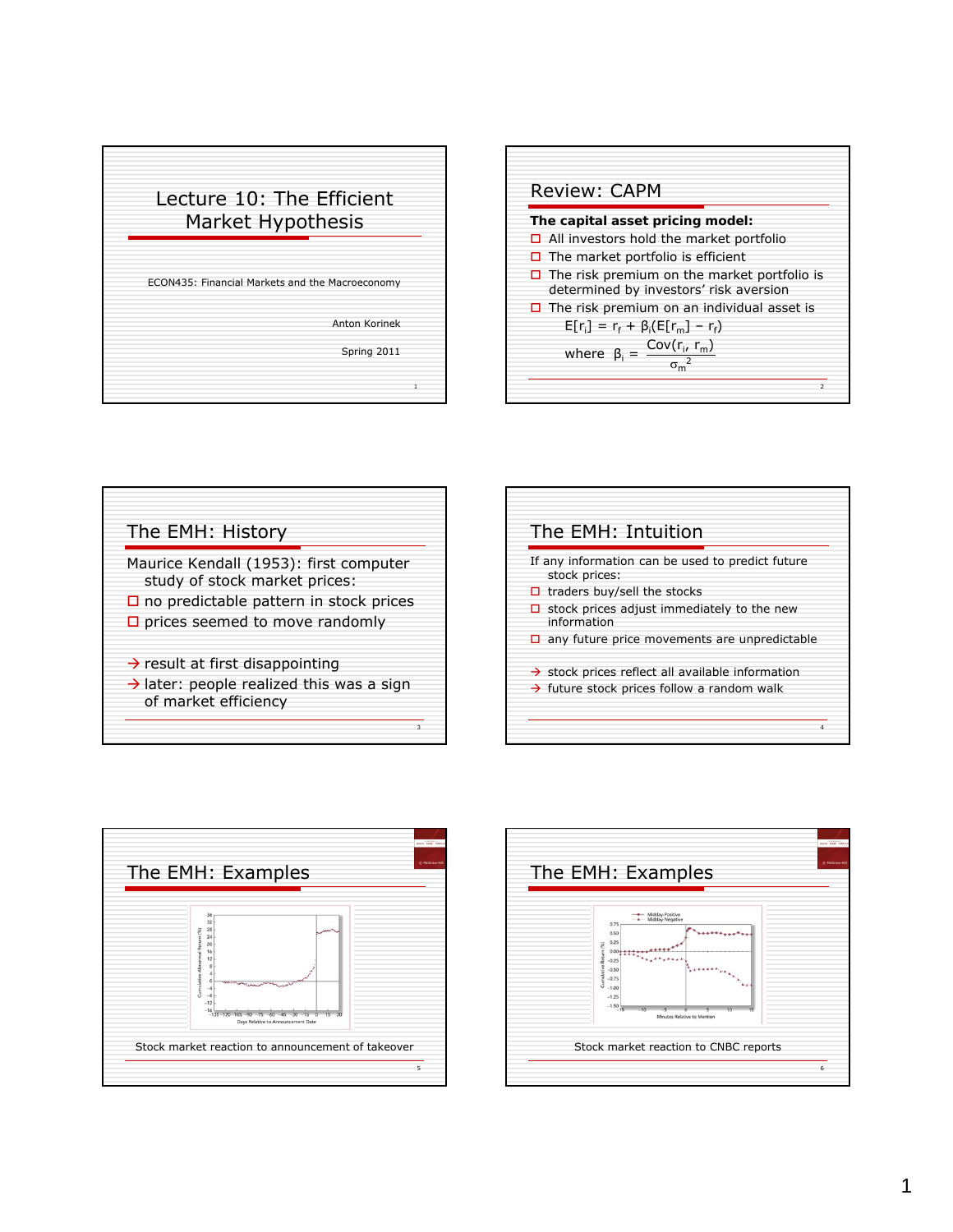

- $\square$  Stock prices fully reflect all publicly available information
- $\square$  When new information becomes available, market participants immediately internalize it
- $\square$  Competition assures that prices reflect new information quickly (investors that react first gain most)

7









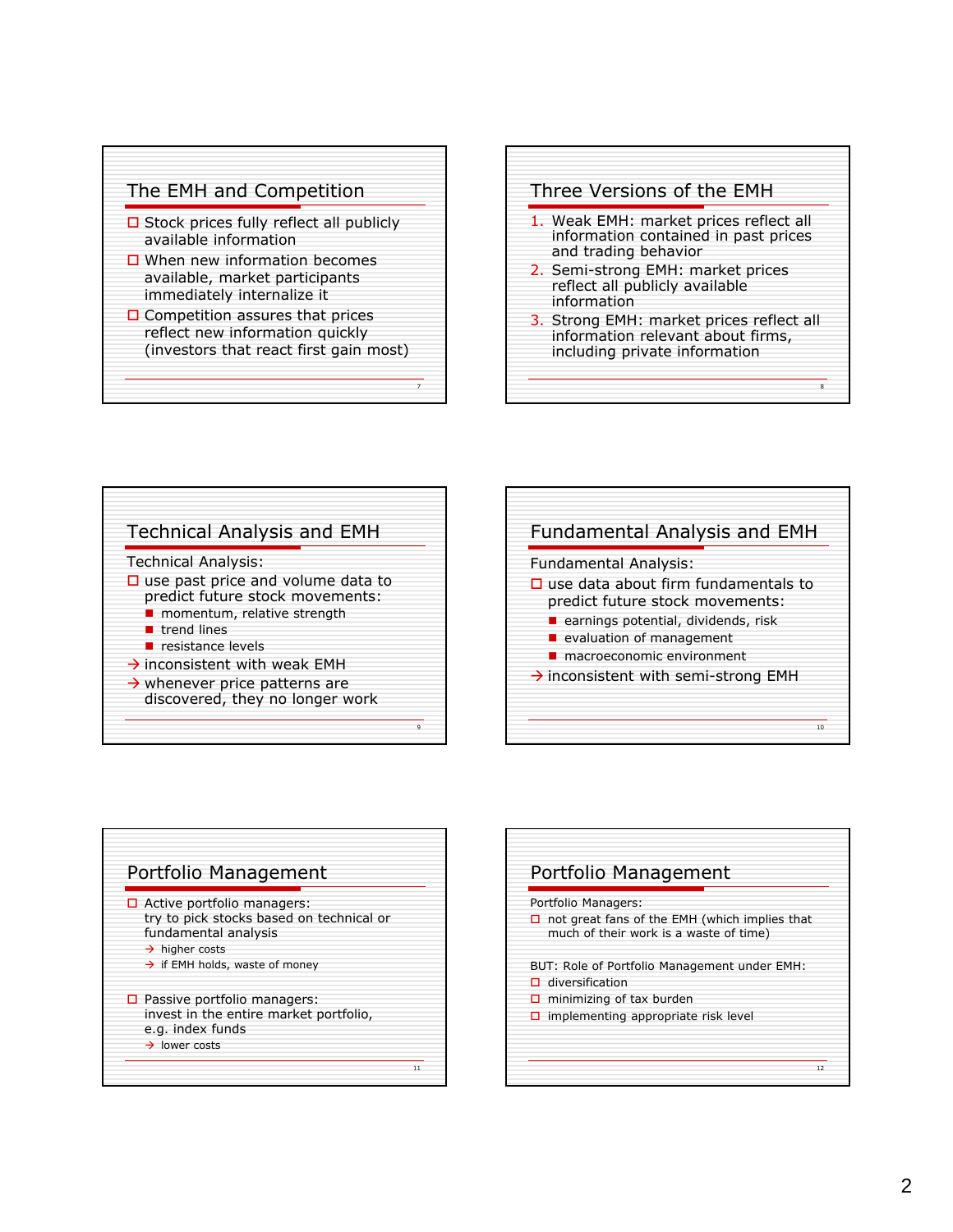![](_page_2_Figure_0.jpeg)

![](_page_2_Figure_1.jpeg)

## $\frac{1}{15}$ Tests of Semistrong EMH Market Anomalies:  $\Box$  P/E Effect □ Small Firm Effect □ Book-to-Market Ratios □ Post-Earnings Announcement Price Drift

![](_page_2_Figure_3.jpeg)

![](_page_2_Figure_4.jpeg)

![](_page_2_Figure_5.jpeg)